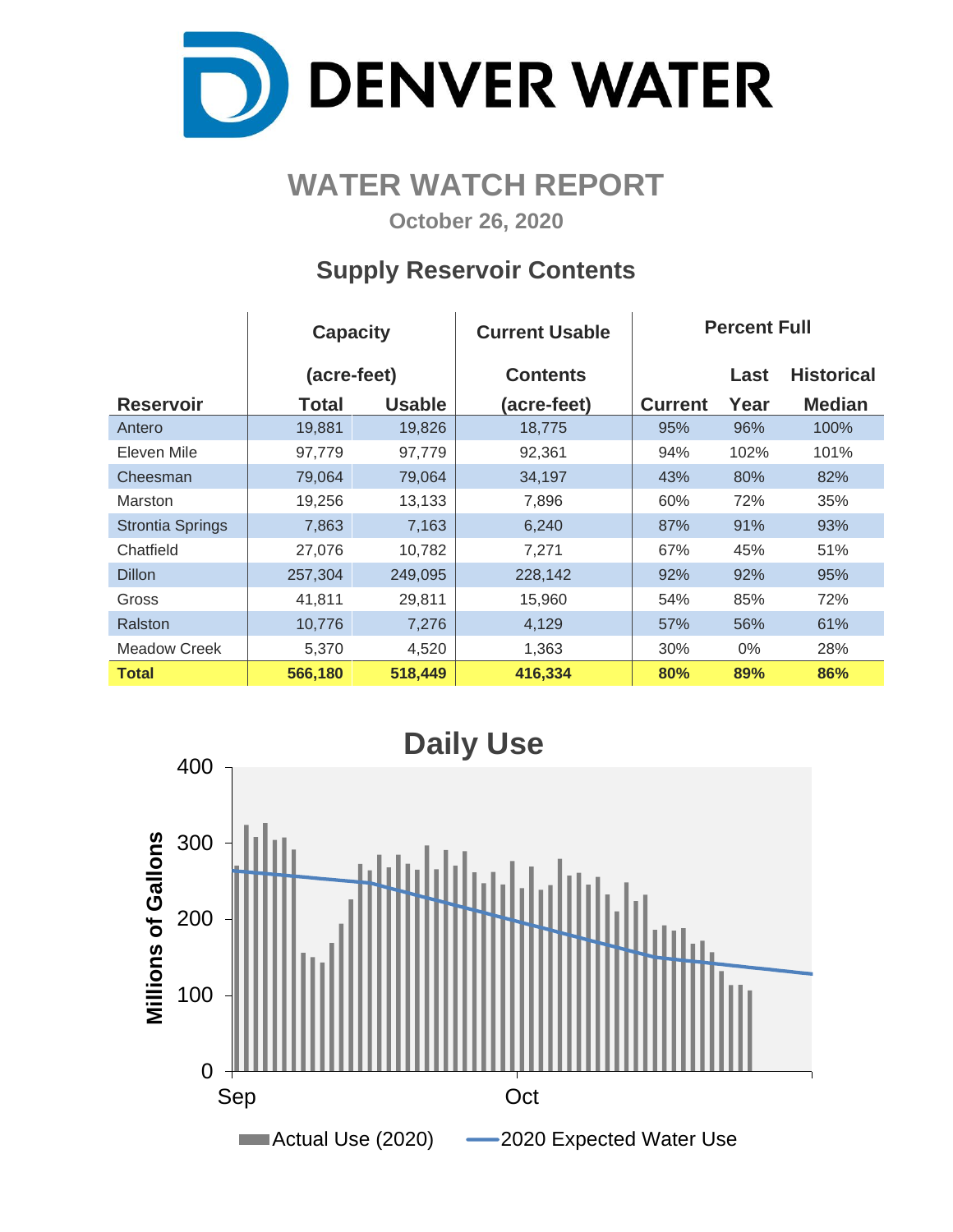

**Supply Reservoir Contents**

Note: Denver Water forecasts seasonal reservoir storage contents under dry future weather, normal future weather and wet future weather scenarios.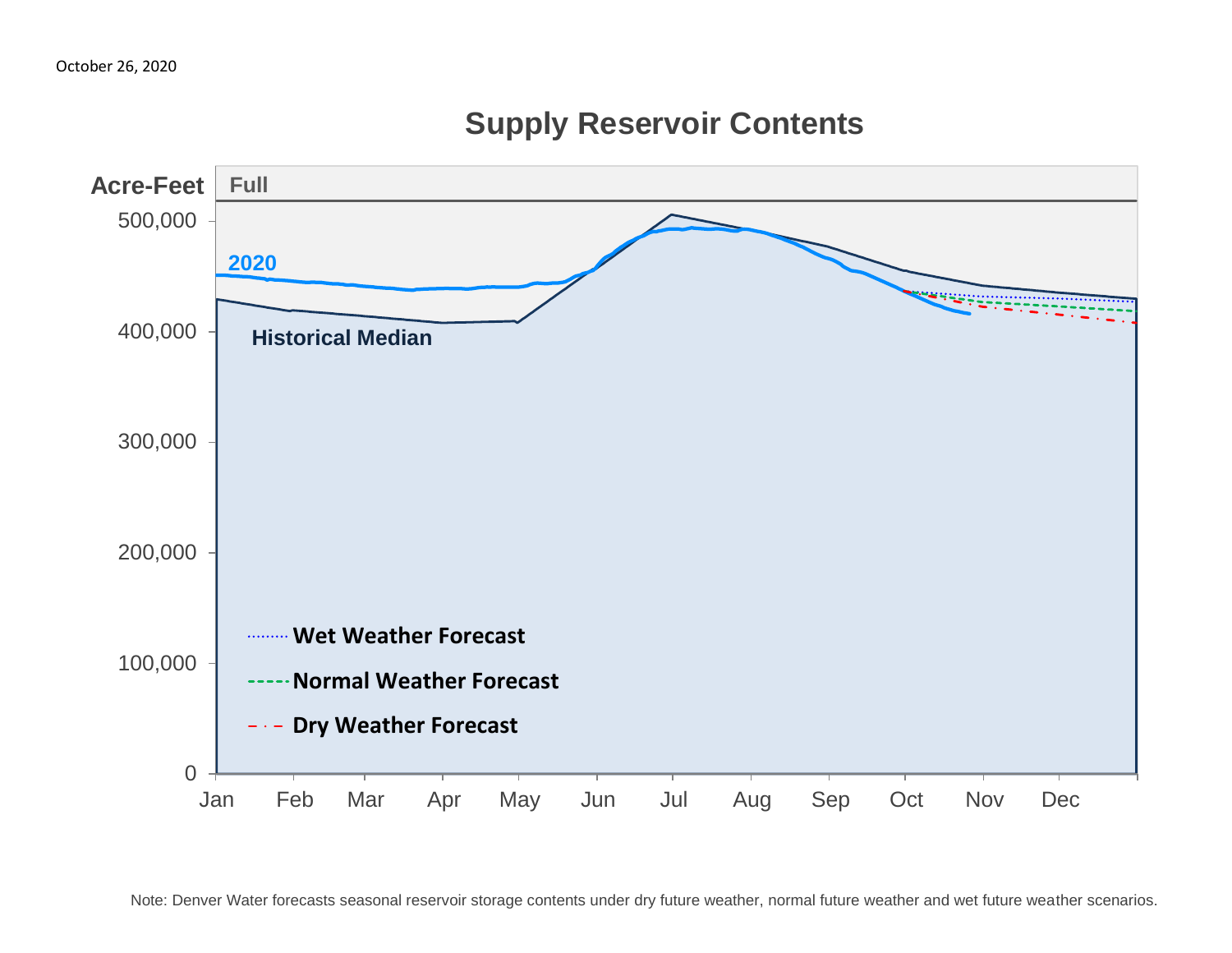

# **October Precipitation**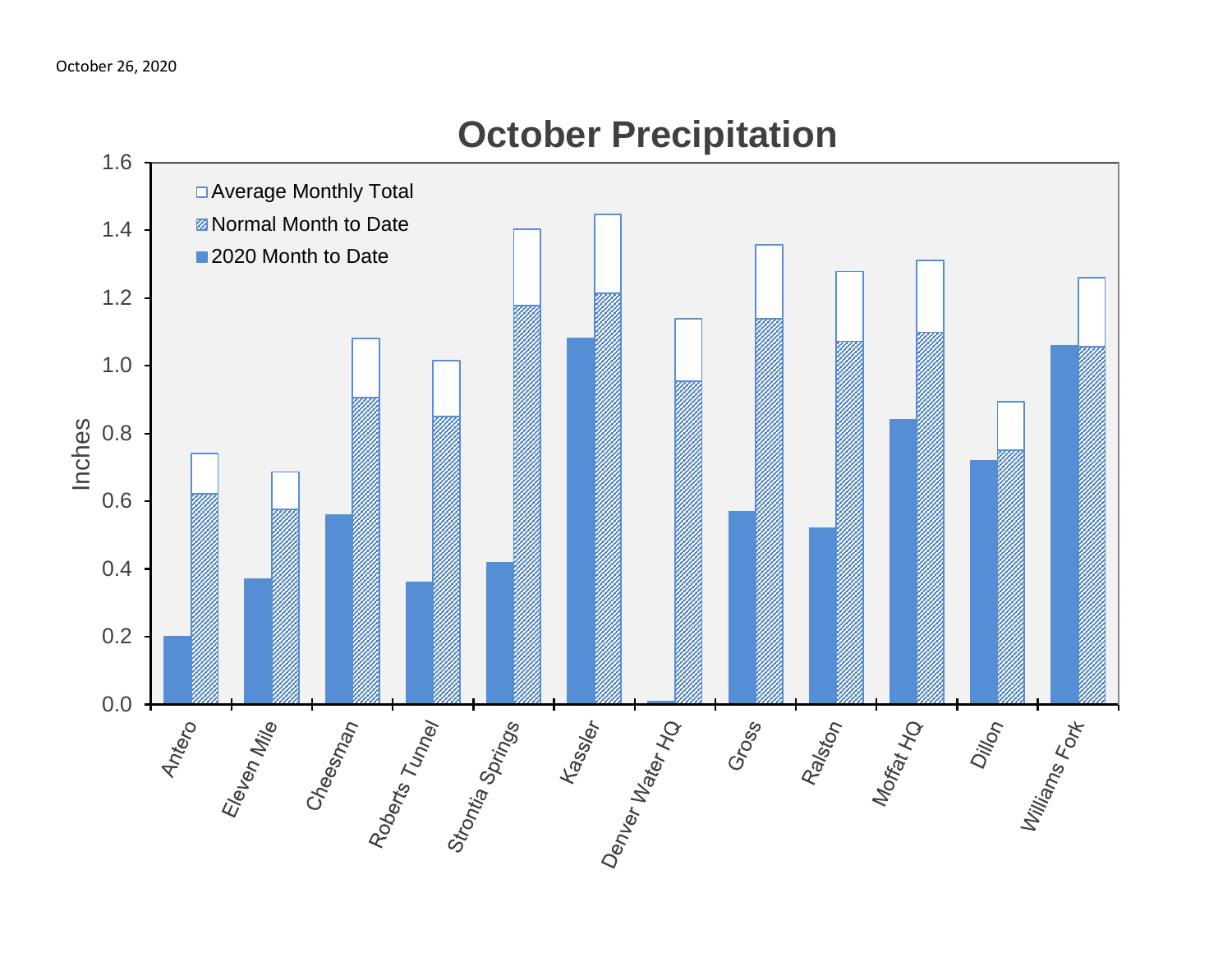

#### **Cumulative Precipitation: Colorado River Watershed** 40 Average (1981-2010) 35 2020-2021 Inches of Liquid Precipitation **Inches of Liquid Precipitation** Today's % of Avg: 55% 30 25 20 15 10 5 0 Oct Nov Dec Jan Feb Mar Apr May Jun Jul Aug Sep

 **Cumulative Precipitation: South Platte River Watershed**

Data are from the 7 SNOTEL stations above Denver Water's Upper Colorado diversion facilities.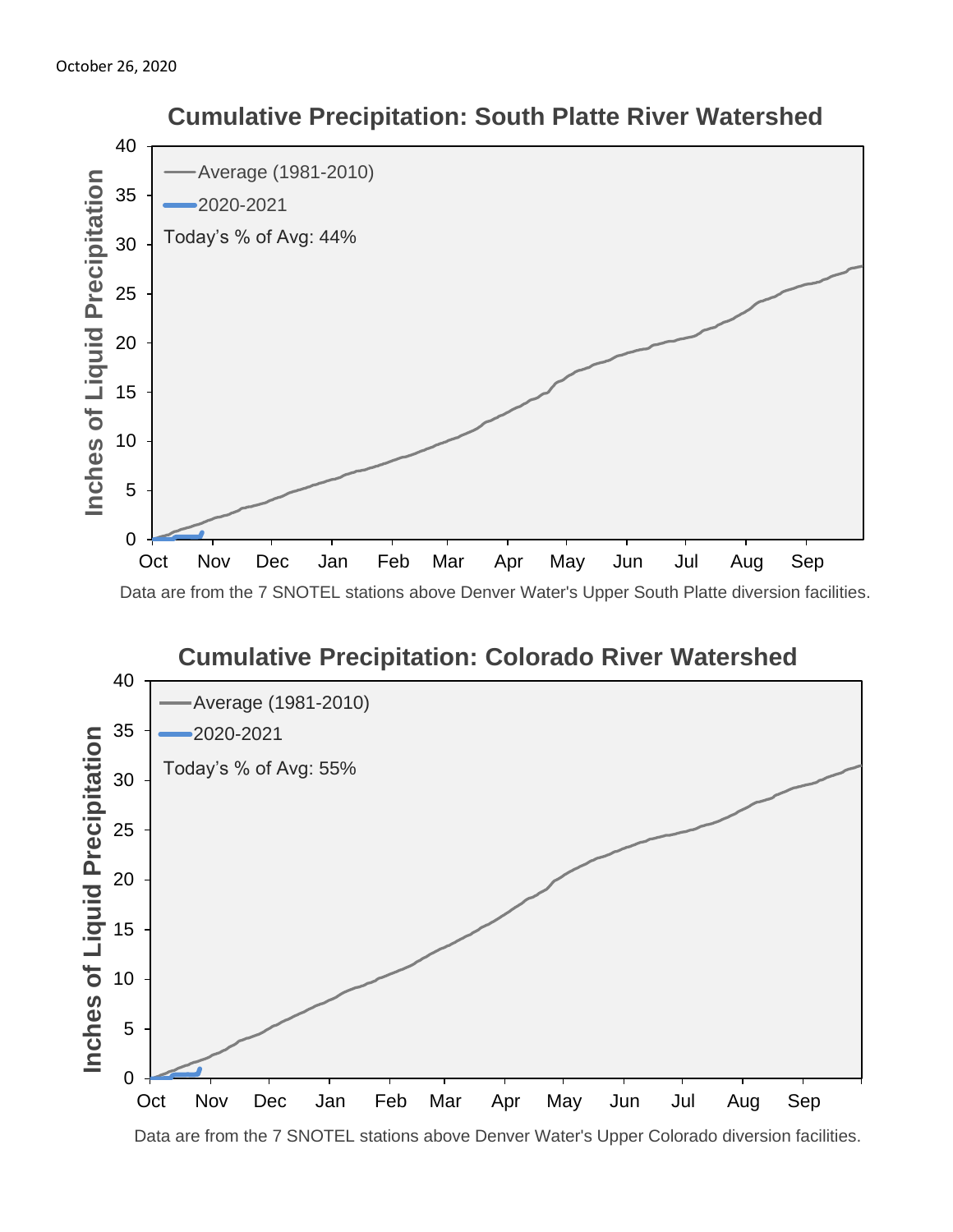

#### **Snowpack: Colorado River Watershed**

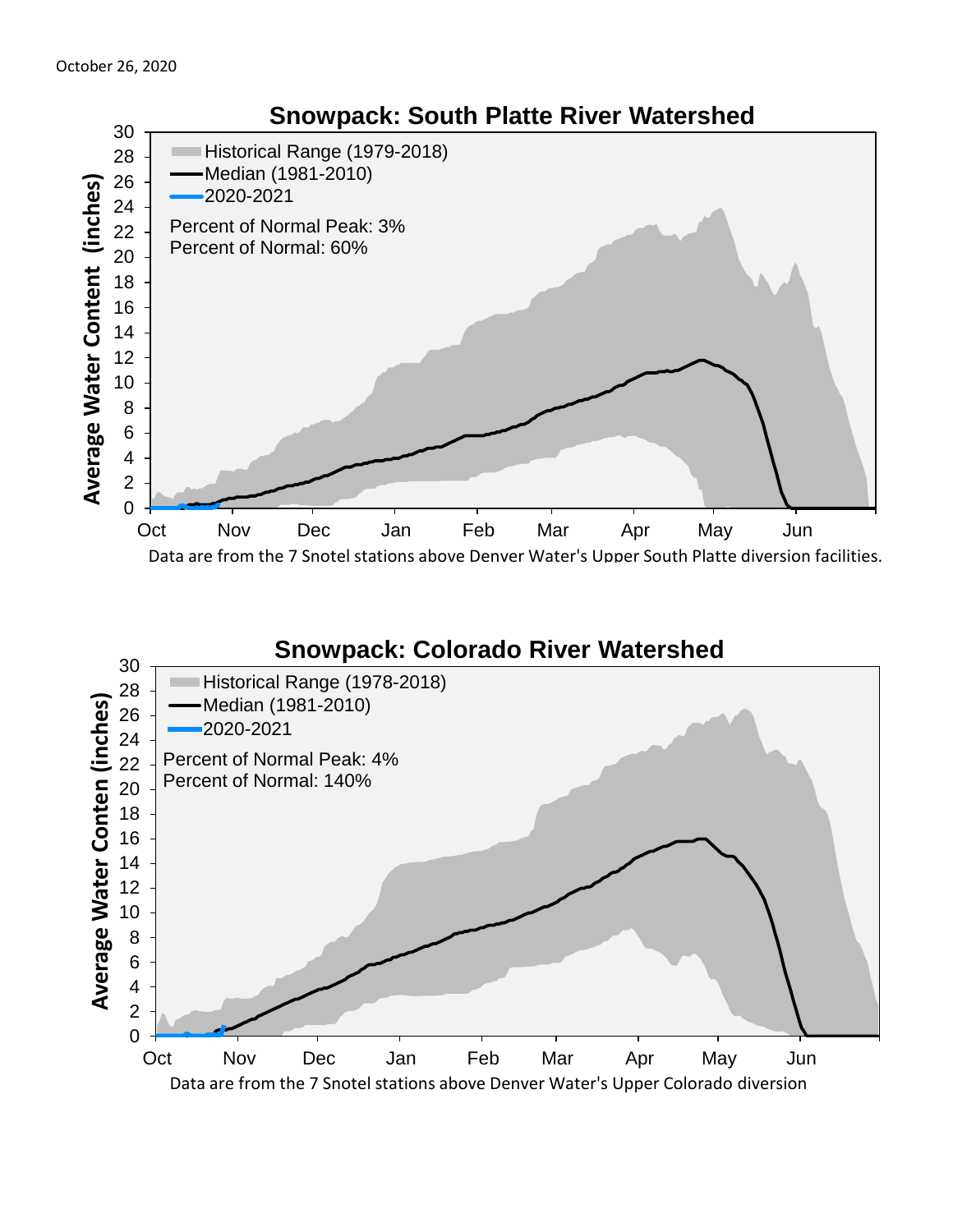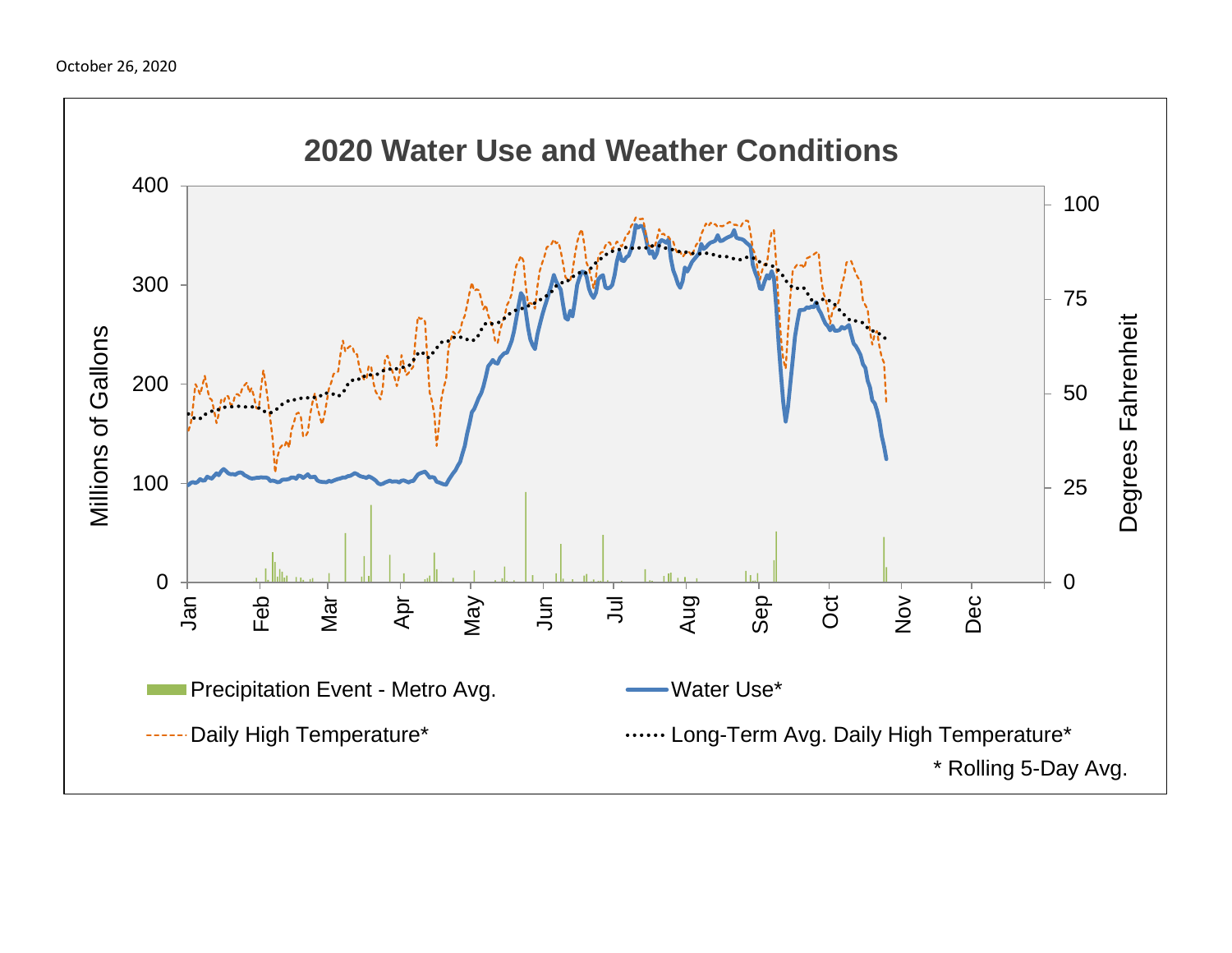#### October 26, 2020

|                                                       | <b>Denver Water Use and Reservoir Contents 2020</b> |                |            |            |           |            |            |            |            |            |            |         |     |     |         |
|-------------------------------------------------------|-----------------------------------------------------|----------------|------------|------------|-----------|------------|------------|------------|------------|------------|------------|---------|-----|-----|---------|
|                                                       |                                                     |                | Jan        | Feb        | Mar       | Apr        | May        | Jun        | Jul        | Aug        | Sep        | Oct     | Nov | Dec | YTD-Avg |
| Predicted End-of-Month Supply Reservoir               |                                                     |                |            |            |           |            |            |            |            |            |            | 426,900 |     |     |         |
| Contents (Full = 518,449 AF)                          |                                                     |                |            |            |           |            |            |            |            |            |            |         |     |     |         |
| Actual End-of-Month Supply Reservoir<br>Contents (AF) |                                                     | 445,828        | 441,137    | 439,113    | 440,306   | 457,594    | 493,141    | 492,317    | 466,389    | 436,813    |            |         |     |     |         |
| Actual % Full                                         |                                                     |                | 86%        | 85%        | 85%       | 85%        | 88%        | 95%        | 95%        | 90%        | 84%        |         |     |     |         |
| Historical Median % Full                              |                                                     |                | 81%        | 80%        | 79%       | 79%        | 88%        | 98%        | 95%        | 92%        | 88%        |         |     |     |         |
| 2020 Expected Daily Use (MG)                          |                                                     |                | 110        | 109        | 108       | 127        | 172        | 272        | 298        | 282        | 248        | 150     | 109 | 105 | 189     |
| Actual Daily Use (MG)                                 |                                                     | $\mathbf{1}$   | 97         | 106        | 103       | 109        | 194        | 316        | 343        | 306        | 270        | 241     |     |     |         |
|                                                       |                                                     | $\overline{2}$ | 106        | 104        | 102       | 97         | 170        | 293        | 333        | 311        | 324        | 269     |     |     |         |
|                                                       |                                                     | 3              | 103        | 107        | 106       | 100        | 184        | 324        | 341        | 355        | 308        | 239     |     |     |         |
|                                                       |                                                     | $\overline{4}$ | 102        | 102        | 106       | 98         | 204        | 294        | 299        | 324        | 326        | 245     |     |     |         |
|                                                       |                                                     | 5              | 99         | 94         | 107       | 106        | 203        | 324        | 306        | 350        | 304        | 279     |     |     |         |
|                                                       |                                                     | 6              | 110        | 108        | 106       | 110        | 229        | 285        | 362        | 322        | 308        | 257     |     |     |         |
|                                                       |                                                     | $\overline{7}$ | 99         | 101        | 106       | 114        | 220        | 270        | 341        | 357        | 292        | 261     |     |     |         |
|                                                       |                                                     | 8              | 105        | 101        | 105       | 117        | 234        | 305        | 374        | 331        | 156        | 245     |     |     |         |
|                                                       |                                                     | $9\,$          | 121        | 104        | 112       | 104        | 219        | 214        | 346        | 332        | 150        | 255     |     |     |         |
|                                                       | D                                                   | 10             | 94         | 104        | 109       | 110        | 220        | 260        | 380        | 363        | 143        | 232     |     |     |         |
|                                                       | Α                                                   | 11             | 106        | 109        | 112       | 115        | 214        | 277        | 350        | 331        | 169        | 210     |     |     |         |
|                                                       | Υ                                                   | 12             | 112        | 102        | 114       | 100        | 218        | 313        | 348        | 361        | 194        | 248     |     |     |         |
|                                                       |                                                     | 13             | 119        | 104        | 99        | 101        | 262        | 278        | 370        | 337        | 226        | 224     |     |     |         |
|                                                       | O                                                   | 14             | 111        | 111        | 104       | 106        | 233        | 291        | 308        | 359        | 273        | 232     |     |     |         |
|                                                       | F                                                   | 15             | 114        | 104        | 104       | 108        | 231        | 342        | 320        | 334        | 264        | 186     |     |     |         |
|                                                       |                                                     | 16             | 117        | 103        | 110       | 94         | 216        | 315        | 313        | 333        | 285        | 192     |     |     |         |
|                                                       | M                                                   | 17             | 102        | 117        | 110       | 96         | 245        | 342        | 360        | 369        | 268        | 185     |     |     |         |
|                                                       | O                                                   | 18             | 107        | 102        | 107       | 96         | 294        | 277        | 337        | 343        | 285        | 188     |     |     |         |
|                                                       | N                                                   | 19             | 106        | 102        | 99        | 101        | 279        | 269        | 331        | 365        | 273        | 168     |     |     |         |
|                                                       | T                                                   | 20             | 114        | 113        | 96        | 106        | 297        | 281        | 372        | 338        | 265        | 172     |     |     |         |
|                                                       | H                                                   | 21             | 114        | 112        | 102       | 116        | 284        | 285        | 328        | 361        | 297        | 157     |     |     |         |
|                                                       |                                                     | 22             | 111        | 103        | 96        | 115        | 305        | 325        | 355        | 332        | 266        | 132     |     |     |         |
|                                                       |                                                     | 23             | 110        | 102        | 103       | 114        | 276        | 303        | 328        | 338        | 291        | 113     |     |     |         |
|                                                       |                                                     | 24             | 104        | 104        | 102       | 116        | 210        | 336        | 347        | 364        | 271        | 114     |     |     |         |
|                                                       |                                                     | 25             | 103        | 95         | 103       | 129        | 211        | 295        | 275        | 333        | 289        | 106     |     |     |         |
|                                                       |                                                     | 26             | 108        | 106        | 106       | 135        | 226        | 291        | 268        | 349        | 262        |         |     |     |         |
|                                                       |                                                     | 27<br>28       | 103<br>106 | 101<br>101 | 100<br>97 | 156<br>154 | 274<br>257 | 265<br>296 | 325<br>290 | 323<br>327 | 247<br>262 |         |     |     |         |
|                                                       |                                                     | 29             | 105        | 103        | 104       | 176        | 283        | 341        | 329        | 271        | 246        |         |     |     |         |
|                                                       |                                                     | 30             | 106        |            | 104       | 180        | 257        | 308        | 308        | 295        | 276        |         |     |     |         |
|                                                       |                                                     | 31             | 108        |            | 100       |            | 274        |            | 337        | 321        |            |         |     |     |         |
| <b>Monthly Average</b>                                |                                                     |                | 107        | 104        | 104       | 116        | 239        | 297        | 333        | 337        | 260        | 206     |     |     | 211     |
| % of 2020 Expected Daily Use                          |                                                     |                | 97%        | 96%        | 97%       | 91%        | 139%       | 109%       | 112%       | 119%       | 105%       | 137%    |     |     | 112%    |

Notes: 1) "AF" denotes acre-feet. "MG" denotes million gallons. 2) Expected Daily Use is based on historical use with normal weather conditions. 3) The predicted end-of-month supply reservoir contents figures assume normal weather after October 1, 2020. 4) The differences between predicted and actual end-of-month supply reservoir contents are the result of normal estimation error of daily use, supply, evaporation, carriage losses and raw water deliveries. 5) Predicted supply reservoir contents last updated on October 4, 2020. 6) Daily water figures are subject to change.